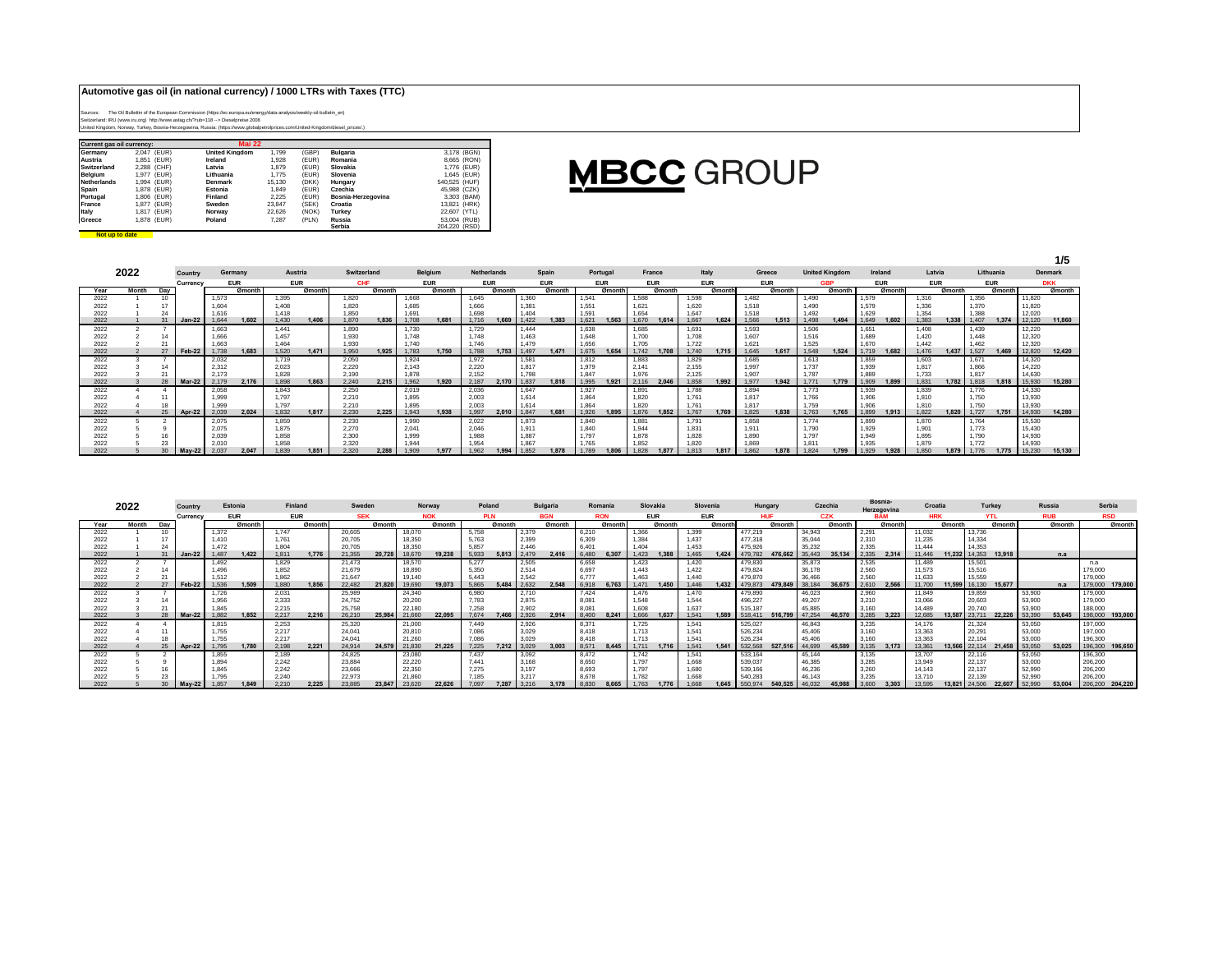**2/5**

|              | 2021                   | Country       | Germany        |        | Austria        |        | Switzerland    |        |                | Belgium    | Netherlands    |        |                | Spain      |                | Portugal   | France         |        | Italy          |        |                | Greece     | <b>United Kingdom</b> |            | Ireland        |            | Latvia         |        |                | Lithuania  |                  | Denmark    |
|--------------|------------------------|---------------|----------------|--------|----------------|--------|----------------|--------|----------------|------------|----------------|--------|----------------|------------|----------------|------------|----------------|--------|----------------|--------|----------------|------------|-----------------------|------------|----------------|------------|----------------|--------|----------------|------------|------------------|------------|
|              |                        | Currency      | <b>EUR</b>     |        | <b>EUR</b>     |        | <b>CHF</b>     |        |                | <b>EUR</b> | <b>EUR</b>     |        |                | <b>EUR</b> |                | <b>EUR</b> | <b>EUR</b>     |        | <b>EUR</b>     |        |                | <b>EUR</b> |                       | <b>GBP</b> |                | <b>EUR</b> | <b>EUR</b>     |        |                | <b>EUR</b> |                  | <b>DKK</b> |
| Year         | Month<br>Day           |               |                | Ømonth |                | Ømonth |                | Ømonth |                | Ømonth     |                | Ømonth |                | Ømonth     |                | Ømonth     |                | Ømonth |                | Ømonth |                | Ømonth     |                       | Ømonth     |                | Ømonth     |                | Ømonth |                | Ømonth     |                  | Ømonth     |
| 2021         | $\overline{4}$         |               | n.a.           |        | n.a.           |        | 1.540          |        | n.a.           |            | n.a.           |        | n.a.           |            | n.a.           |            | n.a.           |        | n.a.           |        | n.a.           |            | 1.201                 |            | n.a.           |            | n.a.           |        | n.a.           |            | n.a.             |            |
| 2021         |                        |               | 1.226          |        | 1.069          |        | 1.570          |        | 1.309          |            | 1.286          |        | 1.085          |            | 1.278          |            | 1.286          |        | 1.325          |        | 1.198          |            | 1.210                 |            | 1.208          |            | 1.053          |        | 1.024          |            | 9,260            |            |
| 2021<br>2021 | 18<br>25               | <b>Jan 21</b> | 1.236<br>1.231 | 1.231  | 1.083<br>1.088 | 1.080  | 1.610<br>1,610 | 1.583  | 1.324<br>1.351 | 1.328      | 1.307<br>1.302 | 1.298  | 1.099<br>1.107 | 1.097      | 1.298<br>1.303 | 1.293      | 1.308<br>1.315 | 1.303  | 1.339<br>1.346 | 1.337  | 1.218<br>1,227 | 1,214      | 1.220<br>1.230        | 1.215      | 1.218<br>1.223 | 1.216      | 1.073<br>1.090 | 1,072  | 1.042<br>1.046 | 1.037      | 9.460<br>9.460   | 9,393      |
| 2021         |                        |               | 1,235          |        | 1,085          |        | 1,610          |        | 1,342          |            | 1,310          |        | 1,108          |            | 1,291          |            | 1,313          |        | 1,351          |        | 1,230          |            | 1,230                 |            | 1,229          |            | 1.103          |        | 1,046          |            | 9,460            |            |
| 2021         | $\mathbf{a}$           |               | 1.254          |        | 1.101          |        | 1.630          |        | 1.342          |            | 1.340          |        | 1,119          |            | 1.304          |            | 1,323          |        | 1,361          |        | 1.242          |            | 1.240                 |            | 1,239          |            | 1.124          |        | 1.069          |            | 9,660            |            |
| 2021         | 15                     |               | 1.272          |        | 1.123          |        | 1.660          |        | 1.402          |            | 1.349          |        | 1.134          |            | 1.323          |            | 1,342          |        | 1.373          |        | 1,262          |            | 1.250                 |            | 1,252          |            | 1.151          |        | 1.067          |            | 9,760            |            |
| 2021         | 22                     | Feb 21        | 1.291          | 1.263  | 1.135          | 1.111  | 1.670          | 1.643  | 1.409          | 1.374      | 1.380          | 1.345  | 1.151          | 1.128      | 1.344          | 1.316      | 1.362          | 1.335  | 1391.000       | 1.369  | 1.280          | 1.254      | 1.260                 | 1.245      | 1.270          | 1.248      | 1.159          | 1.134  | 1.109          | 1.078      | 9.960            | 9.710      |
| 2021         |                        |               | 1.304          |        | 1.147          |        | 1.690          |        | 1,396          |            | 1,392          |        | 1,165          |            | 1,355          |            | 1,373          |        | 1,408          |        | 1,296          |            | 1,260                 |            | 1,289          |            | 1.163          |        | 1,127          |            | 10,060           |            |
| 2021         | $\mathbf{a}$           |               | 1,317          |        | 1,156          |        | 1,700          |        | 1,423          |            | 1,398          |        | 1,173          |            | 1,360          |            | 1,376          |        | 1,421          |        | 1.306          |            | 1,270                 |            | 1,309          |            | 1.168          |        | 1,126          |            | 9,940            |            |
| 2021<br>2021 | 15<br>22               |               | 1.325<br>1.311 |        | 1.168<br>1.163 |        | 1.710<br>1.710 |        | 1.439<br>1.422 |            | 1.405<br>1.391 |        | 1,173<br>1.193 |            | 1.368<br>1.369 |            | 1.390<br>1.393 |        | 1.436<br>1.445 |        | 1.320<br>1.324 |            | 1.280<br>1.288        |            | 1.341<br>1.354 |            | 1.174<br>1.173 |        | 1.134<br>1.127 |            | 10,140<br>9,940  |            |
| 2021         | 29                     | <b>Mrz 21</b> | 1.308          | 1.313  | 1.167          | 1.160  | 1.730          | 1.708  | 1.421          | 1.420      | 1.383          | 1.394  | 1.184          | 1.178      | 1.358          | 1.362      | 1.378          | 1.382  | 1.440          | 1.430  | 1.322          | 1.314      | 1.290                 | 1.278      | 1.357          | 1.330      | 1.174          | 1.170  | 1.124          | 1.128      | 9,840            | 9,984      |
| 2021         | -5                     |               | 1.308          |        | 1.167          |        | 1.730          |        | 1.421          |            | 1.383          |        | 1,184          |            | 1.358          |            | 1.378          |        | 1.440          |        | 1.322          |            | 1.290                 |            | 1.357          |            | 1.174          |        | 1.124          |            | 9,840            |            |
| 2021         | 12                     |               | 1.308          |        | 1.163          |        | 1.730          |        | 1.421          |            | 1.382          |        | 1.179          |            | 1.357          |            | 1.369          |        | 1.435          |        | 1.319          |            | 1.290                 |            | 1.365          |            | 1.182          |        | 1.069          |            | 9,840            |            |
| 2021         | 19                     |               | 1.310          |        | 1.168          |        | 1.730          |        | 1.422          |            | 1.391          |        | 1.180          |            | 1.361          |            | 1.372          |        | 1.435          |        | 1.319          |            | 1.290                 |            | 1.360          |            | 1.185          |        | 1.093          |            | 9,840            |            |
| 2021         | 26                     | <b>Apr 21</b> | 1.310          | 1.309  | 1.170          | 1.167  | 1.740          | 1.732  | 1.420          | 1.421      | 1.395          | 1.387  | 1.183          | 1.182      | 1.367          | 1.360      | 1.379          | 1.375  | 1.438          | 1.438  | 1.317          | 1.320      | 1.295                 | 1.291      | 1.360          | 1.360      | 1.184          | 1.180  | 1.092          | 1.106      | 9,840            | 9,860      |
| 2021         | $\mathbf{3}$           |               | 1,315          |        | 1,173          |        | 1.740          |        | 1.410          |            | 1,408          |        | 1,188          |            | 1,373          |            | 1,377          |        | 1,439          |        | 1,317          |            | 1,295                 |            | 1,356          |            | 1,184          |        | 1,093          |            | 9,940            |            |
| 2021         | 10<br>17               |               | 1.315<br>1.329 |        | 1.190<br>1.187 |        | 1.740          |        | 1.437          |            | 1.417          |        | 1.200          |            | 1.390<br>1.396 |            | 1,391          |        | 1.447<br>1.453 |        | 1.325          |            | 1.295<br>1.308        |            | 1.361          |            | 1.190<br>1.198 |        | 1.105<br>1.108 |            | 10.140<br>10,140 |            |
| 2021<br>2021 | 24                     |               | 1.337          |        | 1.186          |        | 1,750<br>1.750 |        | 1.489<br>1.487 |            | 1.414<br>1.404 |        | 1,208<br>1.211 |            | 1.394          |            | 1,389<br>1.391 |        | 1.451          |        | 1,329<br>1.331 |            | 1.313                 |            | 1,368<br>1.375 |            | 1.205          |        | 1.127          |            | 10.140           |            |
| 2021         | 31                     | <b>Mai 21</b> | 1.343          | 1.328  | 1.188          | 1.185  | 1.740          | 1.744  | 1.448          | 1.454      | 1.404          | 1.409  | 1.212          | 1.204      | 1.394          | 1.389      | 1.392          | 1.388  | 1.448          | 1.448  | 1.330          | 1.326      | 1.316                 | 1.305      | 1.374          | 1.367      | 1.203          | 1.196  | 1.109          | 1.108      | 10.140           | 10,100     |
| 2021         | $\overline{7}$         |               | 1.351          |        | 1.194          |        | 1.750          |        | 1.453          |            | 1.430          |        | 1,221          |            | 1.410          |            | 1.402          |        | 1.458          |        | 1,334          |            | 1,321                 |            | 1.376          |            | 1.204          |        | 1.123          |            | 10,340           |            |
| 2021         | 14                     |               | 1.361          |        | 1.203          |        | 1.750          |        | 1.458          |            | 1.437          |        | 1.232          |            | 1.420          |            | 1.409          |        | 1.465          |        | 1.342          |            | 1.330                 |            | 1.383          |            | 1.205          |        | 1.128          |            | 10,340           |            |
| 2021         | 21                     |               | 1.368          |        | 1.213          |        | 1.760          |        | 1.503          |            | 1.454          |        | 1,238          |            | 1.430          |            | 1.419          |        | 1.474          |        | 1,353          |            | 1.335                 |            | 1.387          |            | 1.218          |        | 1.135          |            | 10,300           |            |
| 2021         | 28                     | <b>Jun 21</b> | 1.380          | 1.365  | 1.224          | 1.209  | 1.780          | 1.760  | 1.515          | 1,482      | 1.461          | 1.446  | 1.247          | 1.235      | 1.448          | 1.427      | 1.430          | 1.415  | 1.486          | 1.471  | 1.370          | 1.350      | 1.341                 | 1.332      | 1.395          | 1.385      | 1.219          | 1.212  | 1.141          | 1.132      | 10.500           | 10.370     |
| 2021         | -5                     |               | 1,385          |        | 1,227          |        | 1,800          |        | 1,515          |            | 1,470          |        | 1,254          |            | 1,453          |            | 1,438          |        | 1,495          |        | 1,380          |            | 1,348                 |            | 1,410          |            | 1.235          |        | 1.145          |            | 10,600           |            |
| 2021<br>2021 | 12<br>19               |               | 1.392<br>1.399 |        | 1.245<br>1.239 |        | 1.800<br>1.800 |        | 1.494<br>1.489 |            | 1.467<br>1.464 |        | 1,263<br>1.268 |            | 1.455<br>1.459 |            | 1.438<br>1 447 |        | 1,508<br>1.513 |        | 1.388<br>1.394 |            | 1.350<br>1.356        |            | 1.420<br>1.422 |            | 1.233<br>1.226 |        | 1.168<br>1.178 |            | 10,600<br>10,500 |            |
| 2021         | 26                     | <b>Jul 21</b> | 1.395          | 1.393  | 1.243          | 1.239  | 1.780          | 1.795  | 1.503          | 1.500      | 1.461          | 1.466  | 1.264          | 1.262      | 1.450          | 1.454      | 1.441          | 1.441  | 1.511          | 1.507  | 1.393          | 1.389      | 1.361                 | 1.354      | 1.427          | 1.420      | 1.238          | 1.233  | 1.179          | 1.168      | 10.500           | 10.550     |
| 2021         | $\overline{2}$         |               | 1.400          |        | 1.249          |        | 1.780          |        | 1.516          |            | 1.468          |        | 1,270          |            | 1.452          |            | 1.434          |        | 1,510          |        | 1,396          |            | 1.367                 |            | 1.422          |            | 1.225          |        | 1.183          |            | 10,600           |            |
| 2021         |                        |               | 1.391          |        | 1,248          |        | 1,770          |        | 1.516          |            | 1,461          |        | 1,270          |            | 1.449          |            | 1,442          |        | 1,510          |        | 1,398          |            | 1,367                 |            | 1,424          |            | 1,230          |        | 1,181          |            | 10,500           |            |
| 2021         | 16                     |               | 1.392          |        | 1.248          |        | 1.770          |        | 1.498          |            | 1.458          |        | 1.266          |            | 1.442          |            | 1.433          |        | 1.508          |        | 1.395          |            | 1.367                 |            | 1.429          |            | 1.233          |        | 1.183          |            | 10,500           |            |
| 2021         | 23                     |               | 1.374          |        | 1.240          |        | 1.770          |        | 1.511          |            | 1.450          |        | 1.259          |            | 1.433          |            | 1.428          |        | 1.503          |        | 1.392          |            | 1.366                 |            | 1.430          |            | 1.228          |        | 1.174          |            | 10,400           |            |
| 2021         | 30                     | Aug 21        | 1.390          | 1.389  | 1.252          | 1.240  | 1.760          | 1.770  | 1.498          | 1.508      | 1.465          | 1.460  | 1.264          | 1.265      | 1.484          | 1.452      | 1.425          | 1.432  | 1.500          | 1.506  | 1.390          | 1.394      | 1.367                 | 1.367      | 1.431          | 1.427      | 1.221          | 1.227  | 1.173          | 1.179      | 10,600           | 10,520     |
| 2021<br>2021 | -6<br>13               |               | 1.395<br>1.401 |        | 1.250<br>1.252 |        | 1.750<br>1.750 |        | 1.501<br>1.505 |            | 1.476<br>1.480 |        | 1,266<br>1.271 |            | 1.454<br>1.458 |            | 1.429<br>1.442 |        | 1.504<br>1.510 |        | 1.392<br>1.397 |            | 1.367<br>1.367        |            | 1.432<br>1.435 |            | 1.221<br>1.228 |        | 1.206<br>1.195 |            | 10,700<br>10.700 |            |
| 2021         | 20                     |               | 1.420          |        | 1.259          |        | 1.770          |        | 1.528          |            | 1.499          |        | 1.280          |            | 1.467          |            | 1.454          |        | 1.517          |        | 1.403          |            | 1.372                 |            | 1.434          |            | 1.236          |        | 1.200          |            | 10.900           |            |
| 2021         | 27                     | <b>Sep 21</b> | 1.437          | 1.413  | 1.277          | 1.260  | 1.780          | 1.763  | 1.529          | 1.516      | 1.509          | 1.491  | 1.291          | 1.277      | 1.480          | 1.465      | 1.466          | 1.448  | 1.523          | 1.514  | 1.413          | 1.401      | 1.385                 | 1.373      | 1.422          | 1.431      | 1.259          | 1.236  | 1.219          | 1.205      | 11.090           | 10,848     |
| 2021         | 10<br>$\overline{4}$   |               | 1.474          |        | 1.307          |        | 1.800          |        | 1.571          |            | 1.516          |        | 1,309          |            | 1.502          |            | 1.497          |        | 1.537          |        | 1.438          |            | 1.400                 |            | 1.471          |            | 1.285          |        | 1.252          |            | 11.390           |            |
| 2021         | 10<br>11               |               | 1.522          |        | 1.353          |        | 1.800          |        | 1.593          |            | 1.595          |        | 1.335          |            | 1.513          |            | 1.535          |        | 1.567          |        | 1.474          |            | 1.419                 |            | 1.502          |            | 1.305          |        | 1.294          |            | 11.790           |            |
| 2021         | 10<br>18               |               | 1.560          |        | 1.380          |        | 1.820          |        | 1.644          |            | 1.628          |        | 1.358          |            | 1.536          |            | 1.558          |        | 1.593          |        | 1.496          |            | 1.443                 |            | 1.560          |            | 1.359          |        | 1.315          |            | 11,890           |            |
| 2021         | 25<br>10 <sup>10</sup> | <b>Okt 21</b> | 1.569          | 1.531  | 1.398          | 1.360  | 1.840          | 1.815  | 1.642          | 1.613      | 1.637          | 1.594  | 1.374          | 1.344      | 1.538          | 1.522      | 1.553          | 1.536  | 1.608          | 1.576  | 1.510          | 1.480      | 1.465                 | 1.432      | 1.560          | 1.523      | 1.388          | 1.334  | 1.344          | 1.301      | 11.790           | 11.715     |
| 2021<br>2021 | 11<br>11<br>-8         |               | 1.571<br>1.575 |        | 1.402<br>1.411 |        | 1.850<br>1.850 |        | 1.658<br>1.677 |            | 1.640<br>1.639 |        | 1,382<br>1.384 |            | 1.542<br>1.540 |            | 1,557          |        | 1,613          |        | 1.515<br>1.515 |            | 1.479<br>1.490        |            | 1.594<br>1.614 |            | 1.402<br>1.401 |        | 1,309<br>1.344 |            | 11,890<br>11,990 |            |
| 2021         | 15<br>11               |               | 1.573          |        | 1.418          |        | 1.860          |        | 1.685          |            | 1.642          |        | 1.386          |            | 1.541          |            | 1,549<br>1.558 |        | 1,614<br>1.613 |        | 1.514          |            | 1.502                 |            | 1.620          |            | 1.395          |        | 1.367          |            | 11.990           |            |
| 2021         | 22<br>11               |               | 1.561          |        | 1.406          |        | 1.860          |        | 1.683          |            | 1.646          |        | 1.381          |            | 1.532          |            | 1.556          |        | 1.611          |        | 1.512          |            | 1.504                 |            | 1.621          |            | 1.394          |        | 1.357          |            | 11.790           |            |
| 2021         | 11<br>29               | <b>Nov 21</b> | 1.550          | 1.566  | 1.407          | 1.409  | 1.860          | 1.856  | 1.669          | 1.674      | 1.634          | 1.640  | 1.377          | 1.382      | 1.527          | 1.536      | 1.554          | 1.555  | 1.607          | 1.612  | 1.509          | 1.513      | 1.507                 | 1.496      | 1.642          | 1.618      | 1.370          | 1.392  | 1.363          | 1.348      | 11,890           | 11,910     |
| 2021         | 12<br>-6               |               | 1,523          |        | 1,392          |        | 1,830          |        | 1.604          |            | 1,607          |        | 1,355          |            | 1.498          |            | 1,554          |        | 1,598          |        | 1,485          |            | 1,503                 |            | 1.619          |            | 1.341          |        | 1,351          |            | 11,290           |            |
| 2021         | 12<br>13               |               | 1.530          |        | 1,388          |        | 1.830          |        | 1.607          |            | 1,606          |        | 1,347          |            | 1.499          |            | 1,525          |        | 1.590          |        | 1.485          |            | 1.493                 |            | 1,604          |            | 1.321          |        | 1,347          |            | 11,420           |            |
| 2021         | 12<br>20<br>27         |               | 1.518          |        | 1.389          |        | 1.820          |        | 1.627          |            | 1.597<br>1.597 |        | 1.344          |            | 1.503<br>1.503 |            | 1.532<br>1.532 |        | 1.587<br>1.587 |        | 1.477<br>1.477 |            | 1.491<br>1.489        |            | 1.598          |            | 1.302          |        | 1.360          |            | 11.420           |            |
| 2021         |                        | <b>Dez 21</b> | 1.518          | 1.522  | 1.389          | 1.390  | 1.820          | 1.825  | 1.627          | 1.616      |                | 1.602  | 1.344          | 1.348      |                | 1.501      |                | 1.536  |                | 1.591  |                | 1.481      |                       | 1.494      | 1.598          | 1.605      | 1.302          | 1.317  | 1.360          | 1.355      | 11.420           | 11.388     |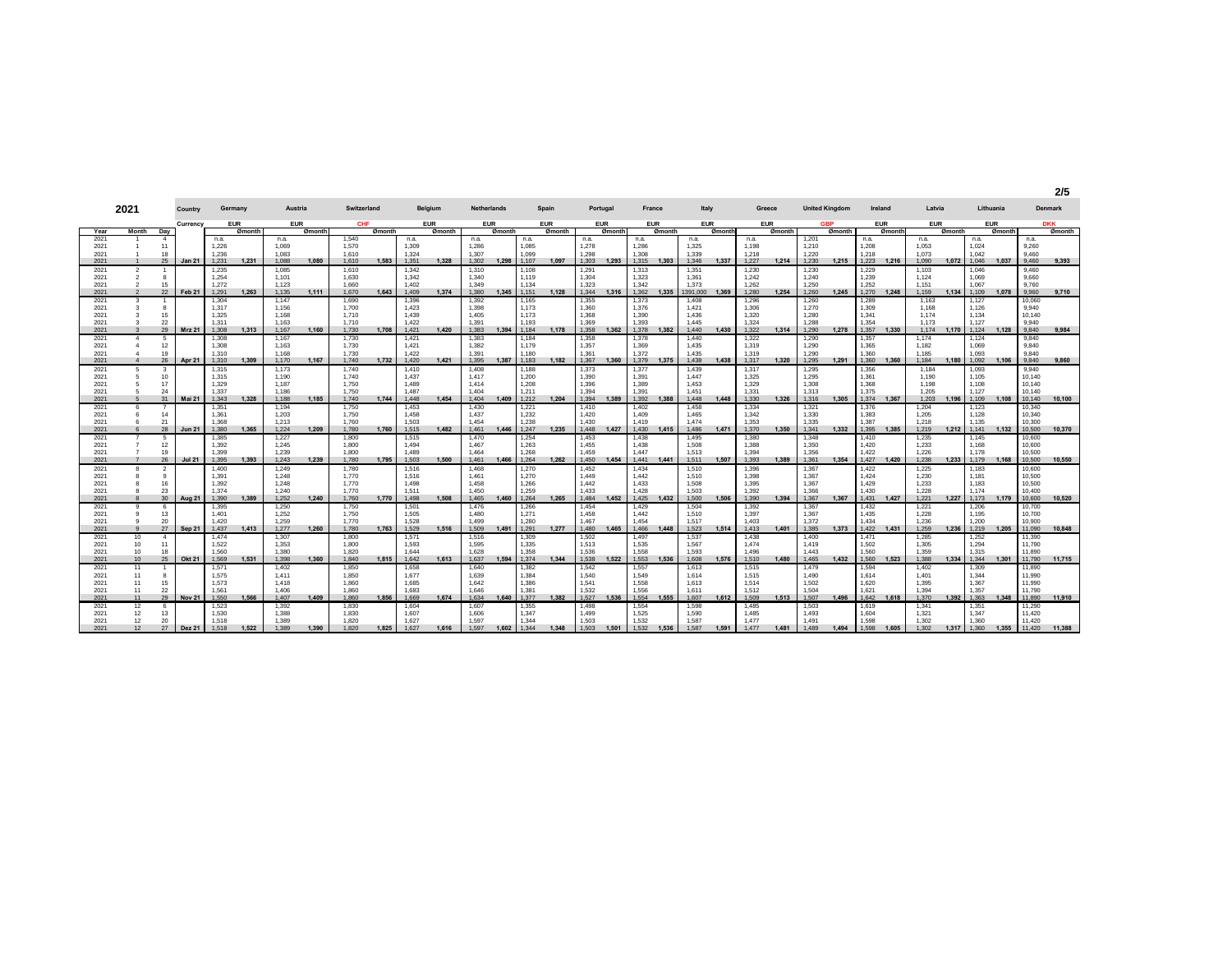**3/5**

|              | 2021                     | Country<br>Currency<br>Day<br>$\overline{4}$<br>n.a. |               |                                        | Estonia |                | <b>Finland</b> | Sweden           |        |                  | Norway     | Poland         |        |                | <b>Bulgaria</b> |                | Romania    |                | Slovakia    | Slovenia       |        |                    | Hungary    |                  | Czechia            |       | Bosnia-<br>Herzegovina | Croatia    |              |                | Turkey     | Russia     |
|--------------|--------------------------|------------------------------------------------------|---------------|----------------------------------------|---------|----------------|----------------|------------------|--------|------------------|------------|----------------|--------|----------------|-----------------|----------------|------------|----------------|-------------|----------------|--------|--------------------|------------|------------------|--------------------|-------|------------------------|------------|--------------|----------------|------------|------------|
|              |                          | <b>EUR</b><br>Month                                  |               |                                        |         |                |                | <b>SEK</b>       |        |                  | <b>NOK</b> | <b>PLN</b>     |        |                | <b>BGN</b>      |                | <b>RON</b> |                | <b>EUR</b>  | <b>EUR</b>     |        |                    | <b>HUF</b> |                  | CZK                |       | <b>BAM</b>             | <b>HRK</b> |              |                | <b>YTL</b> | <b>RUB</b> |
| Year         |                          |                                                      |               | <b>EUR</b><br>Ømonth<br>Ømonth<br>n.a. |         |                |                |                  | Ømonth |                  | Ømonth     |                | Ømonth |                | Ømonth          |                | Ømonth     |                | Ømonth      |                | Ømonth |                    | Ømonth     |                  | Ømonth             |       | Ømonth                 |            | Ømonth       |                | Ømonth     | Ømonth     |
| 2021         |                          |                                                      |               |                                        |         |                |                | n.a.             |        | 14,360           |            | n.a.           |        | n.a.           |                 | n.a.           |            | n.a.           |             | n.a.           |        | n.a.               |            | n.a.             |                    | 1.804 |                        | n.a.       |              | 6,609          |            |            |
| 2021         |                          | 11                                                   |               | 1.087                                  |         | 1.349          |                | 14,900           |        | 14,630           |            | 4.617          |        | 1.769          |                 | 4.905          |            | 1.066          |             | 1.092          |        | 396.851            |            | 27.381           |                    | 1.804 |                        | 9.020      |              | 6.603          |            |            |
| 2021         |                          | 18                                                   |               | 1.114                                  |         | 1.349          |                | 15.090           |        | 14,580           |            | 4.669          |        | 1.795          |                 | 4.938          |            | 1.076          |             | 1.095          |        | 402.973            |            | 27,477           |                    | 1.840 |                        | 9.100      |              | 6.627          |            |            |
| 2021         |                          | 25                                                   | <b>Jan 21</b> | 1.137                                  | 1.113   | 1.413          | 1.370          | 15,027           | 15,006 | 14.580           | 14.538     | 4.688          | 4.658  | 1.795          | 1.786           | 4.992          | 4.945      | 1.095          | 1.079       | 1.112          | 1.100  | 404.995            | 401.606    | 27,504           | 27.454             | 1.831 | 1.820                  | 9.250      | 9.123        | 6.627          | 6.617      |            |
| 2021         | $\overline{2}$           | -1                                                   |               | 1.137                                  |         | 1.413          |                | 15.137           |        | 14.780           |            | 4.697          |        | 1.826          |                 | 4.985          |            | 1.096          |             | 1.122          |        | 405.410            |            | 27.512           |                    | 1.841 |                        | 9.240      |              | 6.627          |            |            |
| 2021         | $\mathcal{P}$            | 8                                                    |               | 1.137                                  |         | 1.411          |                | 15.461           |        | 14.980           |            | 4.713          |        | 1.832          |                 | 5.048          |            | 1.096          |             | 1.120          |        | 406,220            |            | 27.713           |                    | n.a.  |                        | 9.250      |              | 6.630          |            |            |
| 2021         | $\mathcal{P}$            | 15                                                   |               | 1.177                                  |         | 1.619          |                | 15.636           |        | 15.080           |            | 4.771          |        | 1.861          |                 | 5.145          |            | 1.116          |             | 1.135          |        | 418.032            |            | 27.833           |                    | 1.917 |                        | 9.430      |              | 6.637          |            |            |
| 2021         | $\overline{\phantom{a}}$ | 22                                                   | Feb 21        | 1.177                                  | 1.157   | 1.436          | 1.470          | 15,641           | 15,469 | 15,330           | 15.043     | 4.873          | 4.761  | 1.861          | 1.845           | 5.228          | 5.102      | 1.135          | 1.111       | 1.156          | 1.133  | 423,713            | 413,344    | 27.914           | 27,744             | 1.917 | 1.892                  | 9.600      | 9,380        | 6.630          | 6.631      |            |
| 2021         | 3                        |                                                      |               | 1.217                                  |         | 1.450          |                | 15,740           |        | 15,200           |            | 4.969          |        | 1,86           |                 | 5,293          |            | 1,153          |             | 1.175          |        | 429.549            |            | 28,266           |                    | 1.960 |                        | 9.730      |              | 6,700          |            |            |
| 2021         | 3                        | 8                                                    |               | 1.217                                  |         | 1.457          |                | 16,044           |        | 15,250           |            | 4,978          |        | 1,861          |                 | 5,331          |            | 1,174          |             | 1,189          |        | 431,380            |            | 28,694           |                    | 1.990 |                        | 9,730      |              | 6,700          |            |            |
| 2021         |                          | 15                                                   |               | 1.217                                  |         | 1.478          |                | 16.112           |        | 15.100           |            | 5.157          |        | 1.861          |                 | 5,386          |            | 1.174          |             | 1.197          |        | 440.925            |            | 29,376           |                    | 2.040 |                        | 9.810      |              | 6.710          |            |            |
| 2021         | 3                        | 22                                                   |               | 1.237                                  |         | 1.496          |                | 15,870           |        | 14,820           |            | 5.227          |        | 1.956          |                 | 5.394          |            | 1.174          |             | 1.206          |        | 447.412            |            | 29.634           |                    | 2.047 |                        | 9.962      |              | 6,500          |            |            |
| 2021         | $\mathbf{3}$             | 29                                                   | <b>Mrz 21</b> | 1.233                                  | 1.224   | 1.488          | 1.474          | 15,863           | 15,926 | 14,890           | 15.052     | 5.225          | 5.111  | 1.954          | 1.899           | 5.293          | 5.339      | 1.175          | 1.170       | 1.206          | 1.195  | 437.040            | 437.261    | 29,722           | 29.138             |       | 2.010 2.009            | 9.832      | 9.813        | 6.501          | 6.622      |            |
| 2021         | $\overline{4}$           | 5                                                    |               | 1.233                                  |         | 1.488          |                | 15,863           |        | 14,890           |            | 5,225          |        | 1.954          |                 | 5,293          |            | 1,175          |             | 1.206          |        | 437.040            |            | 29,722           |                    | 2.010 |                        | 9.832      |              | 6,500          |            |            |
| 2021         | $\Delta$                 | 12                                                   |               | 1.198                                  |         | 1.498          |                | 15.751           |        | 14.780           |            | 5.229          |        | 1.956          |                 | 5.310          |            | 1.174          |             | 1.188          |        | 421.534            |            | 29.672           |                    | 1.990 |                        | 9.732      |              | 6.510          |            |            |
| 2021         |                          | 19                                                   |               | 1.198                                  |         | 1.480          |                | 15.808           |        | 14.930           |            | 5.228          |        | 1.956<br>1.964 |                 | 5.374          |            | 1.174          |             | 1.185          |        | 418.012            |            | 29.663           |                    | 1.990 |                        | 9.711      |              | 6.510          |            |            |
| 2021         |                          | 26                                                   | Apr 21        | 1.198                                  | 1.212   | 1.475          | 1.486          | 15,698           | 15,797 | 14,960           | 15,890     | 5.229          | 5.227  |                | 1.957           | 5.362          | 5.102      |                | 1.117 1.175 | 1.190          | 1.195  | 421.344            | 426,994    | 26,663           | 29,688             | 1.985 | 1.997                  | 9.795      | 9.780        | 6.511          | 6.506      |            |
| 2021         | 5                        | 3                                                    |               | 1.198                                  |         | 1.467          |                | 15,950           |        | 15.100           |            | 5,229          |        | 1,961          |                 | 5,314          |            | 1,175          |             | 1.198          |        | 423,282            |            | 29.674           |                    | 2,035 |                        | 9.795      |              | 6.450          |            |            |
| 2021         |                          | 10                                                   |               | 1.198                                  |         | 1.459          |                | 16,123           |        | 15.150           |            | 5,245          |        | 1.976          |                 | 5,413          |            | 1,175          |             | 1,200          |        | 429,457            |            | 29,674           |                    | 2,035 |                        | 9.867      |              | 6,450          |            |            |
| 2021         | 5                        | 17<br>24                                             |               | 1.197                                  |         | 1.459<br>1.471 |                | 16.157           |        | 15.160<br>15.230 |            | 5.223<br>5.230 |        | 1.976<br>1.992 |                 | 5.418          |            | 1.190<br>1.191 |             | 1.219          |        | 431.553<br>432.329 |            | 30.071<br>30.094 |                    | 2.035 |                        | 10.035     |              | 6.529<br>7.225 |            |            |
| 2021<br>2021 | $\overline{5}$           | 31                                                   | Mai 21        | 1.198<br>1.197                         | 1.198   | 1.466          | 1.466          | 16.001<br>16.154 | 16,077 | 15.370           | 15,202     | 5.226          | 5.231  | 1.990          | 1.980           | 5.413<br>5.405 | 5.393      | 1.191          | 1.184       | 1.228<br>1.234 | 1.216  | 426.126            | 428,549    | 30,085           | 29.920             | 2.041 | 2.041 2.037            | 10.053     | 10.014 9.953 | 7.228          | 6.776      |            |
|              |                          |                                                      |               |                                        |         | 1.467          |                | 16.219           |        | 15,470           |            | 5.232          |        |                |                 | 5.485          |            |                |             | 1.233          |        | 428.447            |            | 30,250           |                    | 2.041 |                        | 10.031     |              |                |            |            |
| 2021         | 6                        | 14                                                   |               | 1.197<br>1.208                         |         | 1.470          |                | 16,388           |        | 15.700           |            | 5.261          |        | 1.990<br>2.007 |                 | 5.507          |            | 1,190<br>1.205 |             | 1.247          |        | 432.705            |            | 30.403           |                    | 2.050 |                        | 10.170     |              | 7,230<br>7.230 |            |            |
| 2021<br>2021 |                          | 21                                                   |               | 1.208                                  |         | 1.476          |                | 16.601           |        | 15,800           |            | 5.313          |        | 2.007          |                 | 5.568          |            | 1.214          |             | 1.260          |        | 437.020            |            | 30.612           |                    | 2.047 |                        | 10.232     |              | 7.230          |            |            |
| 2021         |                          | 28                                                   | <b>Jun 21</b> | 1.209                                  | 1.206   | 1.487          | 1.475          | 16,840           | 16,512 | 15,800           | 15,693     | 5.455          | 5.315  | 2.045          | 2.012           | 5.617          | 5.544      | 1.234          | 1.211       | 1.271          | 1.253  | 443.621            | 435,448    | 30,575           | 30.535             |       | 2.078 2.054            | 10.264     | 10.174       | 7.301          | 7.248      |            |
| 2021         |                          | 5                                                    |               | 1.209                                  |         | 1.499          |                | 16.677           |        | 16.100           |            | 5.441          |        | 2,063          |                 | 5.617          |            | 1,255          |             | 1.284          |        | 443.896            |            | 30,875           |                    | 2.078 |                        | 10.384     |              | 7,301          |            |            |
| 2021         |                          | 12                                                   |               | 1.228                                  |         | 1.519          |                | 16,784           |        | 16,080           |            | 5.439          |        | 2.063          |                 | 5.730          |            | 1.256          |             | 1.294          |        | 445.950            |            | 31.531           |                    | 2.110 |                        | 10.434     |              | 7,301          |            |            |
| 2021         |                          | 19                                                   |               | 1.228                                  |         | 1.518          |                | 16,669           |        | 15.940           |            | 5.442          |        | 2.106          |                 | 5.763          |            | 1.255          |             | 1.300          |        | 448.517            |            | 31.629           |                    | 2.110 |                        | 10.434     |              | 7.301          |            |            |
| 2021         |                          | 26                                                   | <b>Jun 21</b> | 1.225                                  | 1.223   | 1.513          | 1.512          | 16,743           | 16,718 | 16.030           | 16.038     | 5.440          | 5.441  | 2.106          | 2.085           | 5,779          | 5.722      | 1.256          | 1.256       | 1.302          | 1.295  | 444.361            | 445.681    | 31,660           | 31,424             |       | 2.160 2.115            | 10.453     | 10,426       | 7.301          | 7.301      |            |
| 2021         |                          | 2                                                    |               | 1,224                                  |         | 1,522          |                | 17,314           |        | 15,890           |            | 5.443          |        | 2,106          |                 | 5,779          |            | 1,256          |             | 1,305          |        | 450,609            |            | 31,674           |                    | 2,160 |                        | 10.316     |              | 7,331          |            |            |
| 2021         |                          | 9                                                    |               | 1.222                                  |         | 1.517          |                | 17.235           |        | 15,830           |            | 5.443          |        | 2.170          |                 | 5,779          |            | 1.266          |             | 1.303          |        | 448.939            |            | 31.635           |                    | 2.160 |                        | 10.509     |              | 7,331          |            |            |
| 2021         |                          | 16                                                   |               | 1.221                                  |         | 1.516          |                | 17.492           |        | 15.820           |            | 5.442          |        | 2.170          |                 | 5.717          |            | 1.259          |             | 1.314          |        | 444.335            |            | 31.632           |                    | 2.160 |                        | 10.347     |              | 7.331          |            |            |
| 2021         |                          | 23                                                   |               | 1.212                                  |         | 1.513          |                | 17,319           |        | 15,940           |            | 5.440          |        | 2.170          |                 | 5.664          |            | 1.256          |             | 1.294          |        | 442.159            |            | 31.641           |                    | 2.166 |                        | 10.345     |              | 7.331          |            |            |
| 2021         | $\mathbf{a}$             | 30                                                   | Aug 21        | 1.222                                  | 1.220   | 1.502          | 1.514          | 17,709           | 17,414 | 15,950           | 15,886     | 5.464          | 5.446  | 2.164          | 2.156           | 5.668          | 5.721      | 1.256          | 1.259       | 1.290          | 1.301  | 438,715            | 444,951    | 31.621 31.641    |                    |       | 2.166 2.162            | 10.293     | 10.362       | 7.331          | 7.331      |            |
| 2021         | -9                       | -6                                                   |               | 1.222                                  |         | 1.502          |                | 17,701           |        | 16,040           |            | 5.495          |        | 2,166          |                 | 5,769          |            | 1,268          |             | 1.297          |        | 448.330            |            | 31,614           |                    | 2,154 |                        | 10.455     |              | 7,331          |            |            |
| 2021         | $\mathbf{q}$             | 13                                                   |               | 1.243                                  |         | 1.530          |                | 17.701           |        | 16,090           |            | 5.560          |        | 2.166          |                 | 5.789          |            | 1.270          |             | 1.310          |        | 451.275            |            | 31.743           |                    | 2.148 |                        | 10.545     |              | 7,351          |            |            |
| 2021         | -9                       | 20 <sub>0</sub>                                      |               | 1.248                                  |         | 1.524          |                | 17.951           |        | 16.440           |            | 5.615          |        | 2.169          |                 | 5.826          |            | 1.270          |             | 1.314          |        | 453.169            |            | 31,816           |                    | 2.146 |                        | 10.537     |              | 7.351          |            |            |
| 2021         | $\alpha$                 | 27                                                   | <b>Sep 21</b> | 1.264                                  | 1.244   | 1.537          | 1.523          | 18,229           | 17.896 | 16.890           | 16.365     | 5.679          | 5.587  | 2.179          | 2.170           | 5.856          | 5.810      | 1.284          | 1.273       | 1.323          | 1.311  | 464,480            | 454.314    | 32.066           | 31,810             | 2.159 | 2.152                  | 10.719     | 10.564       | 7.351          | 7.346      |            |
| 2021         | 10                       | $\boldsymbol{A}$                                     |               | 1.294                                  |         | 1.561          |                | 18,780           |        | 17,230           |            | 5.780          |        | 2,210          |                 | 5,977          |            | 1,303          |             | 1.346          |        | 481,117            |            | 32,721           |                    | 2,185 |                        | 10.898     |              | 7,351          |            |            |
| 2021         | 10 <sup>1</sup>          | 11                                                   |               | 1.324                                  |         | 1.590          |                | 19.196           |        | 17,580           |            | 5.848          |        | 2,251          |                 | 6,104          |            | 1,326          |             | 1.374          |        | 495,057            |            | 33,966           |                    | 2,285 |                        | 11.176     |              | 7,581          |            |            |
| 2021         | 10                       | 18                                                   |               | 1.345                                  |         | 1.601          |                | 19.251           |        | 17,460           |            | 5.887          |        | 2.310          |                 | 6.211          |            | 1.350          |             | 1.411          |        | 507.069            |            | 34.769           |                    | 2.310 |                        | 11,000     |              | 8.241          |            |            |
| 2021         | 10 <sup>10</sup>         | 25                                                   | <b>Okt 21</b> | 1.371                                  | 1.334   | 1.635          | 1.597          | 19,262           | 19.122 | 17,490           | 17,440     | 5.936          | 5.863  | 2.340          | 2.278           | 6.293          | 6.146      | 1.373          | 1.338       | 1.431          | 1.391  | 514.389            | 499,408    | 35,493           | 34.237             |       | 2.310 2.273            | 11,000     | 11.019       | 8.241          | 7.854      |            |
| 2021         | 11                       |                                                      |               | 1.371                                  |         | 1.644          |                | 19.263           |        | 17,410           |            | 5,986          |        | 2,340          |                 | 6.337          |            | 1,394          |             | 1.452          |        | 516,818            |            | 35,908           |                    | 2.348 |                        | 11,000     |              | 8,241          |            |            |
| 2021         | 11                       | 8                                                    |               | 1.371                                  |         | 1.652          |                | 19,003           |        | 17.790           |            | 5.990          |        | 2,370          |                 | 6.278          |            | 1.394          |             | 1.471          |        | 514.805            |            | 36.095           |                    | 2,391 |                        | 11,000     |              | 8,243          |            |            |
| 2021         | 11                       | 15                                                   |               | 1.370                                  |         | 1.676          |                | 19.053           |        | 17,760           |            | 5.997          |        | 2.387          |                 | 6.271          |            | 1.395          |             | 1.474          |        | 479.793            |            | 36.128           |                    | 2.398 |                        | 11.048     |              | 8.273          |            |            |
| 2021         | 11                       | 22                                                   |               | 1.385                                  |         | 1.681          |                | 18.883           |        | 17.410           |            | 6.020          |        | 2417           |                 | 6.218          |            | 1.394          |             | 1.474          |        | 479.820            |            | 36.032           |                    | 2.404 |                        | 11.159     |              | 8.841          |            |            |
| 2021         | 11                       | 29                                                   | <b>Nov 21</b> | 1.346                                  | 1.666   | 1.675          | 1.666          | 18,859           | 19,012 | 17,060           | 17,486     | 6.044          | 6.007  | 2.419          | 2.387           | 6.216          | 6.264      | 1.395          | 1.394       | 1.450          | 1.464  | 479.675            | 494.182    | 35,864           | 36,005             |       | 2.410 2.390            | 11.153     | 11.070       | 9.410          | 8.602      |            |
| 2021         | 12                       | 6                                                    |               | 1.347                                  |         | 1.643          |                | 18,783           |        | 17.450           |            | 6.013          |        | 2,399          |                 | 6.038          |            | 1,380          |             | 1.443          |        | 479.423            |            | 35,694           |                    | 2,285 |                        | 11.149     |              | 10,070         |            |            |
| 2021         | 12                       | 13                                                   |               | 1.341                                  |         | 1.636          |                | 18.783           |        | 17.450           |            | 5.998          |        | 2,379          |                 | 5,990          |            | 1.375          |             | 1.415          |        | 471.955            |            | 35,392           |                    | 2,260 |                        | 11.090     |              | 10,391         |            |            |
| 2021         | 12                       | 20                                                   |               | 1.333                                  |         | 1.651          |                | 18.841           |        | 17,300           |            | 5.794          |        | 2.379          |                 | 6.012          |            | 1.369          |             | 1.398          |        | 472.329            |            | 35.292           |                    | 2.260 |                        | 11.107     |              | 10.952         |            |            |
| 2021         | 12                       | 27                                                   | <b>Dez 21</b> | 1.333                                  | 1.339   | 1.651          | 1.390          | 18,841           |        | 18.812 17.150    | 17,338     | 5.794          | 5.900  | 2.379          | 2.384           | 6.012          | 6.013      | 1.369          | 1.373       | 1.398          | 1.414  | 472,329            | 474.009    | 35,292           | 35,418 2,260 2,266 |       |                        | 11.107     |              | 11.113 11.513  | 10.732     |            |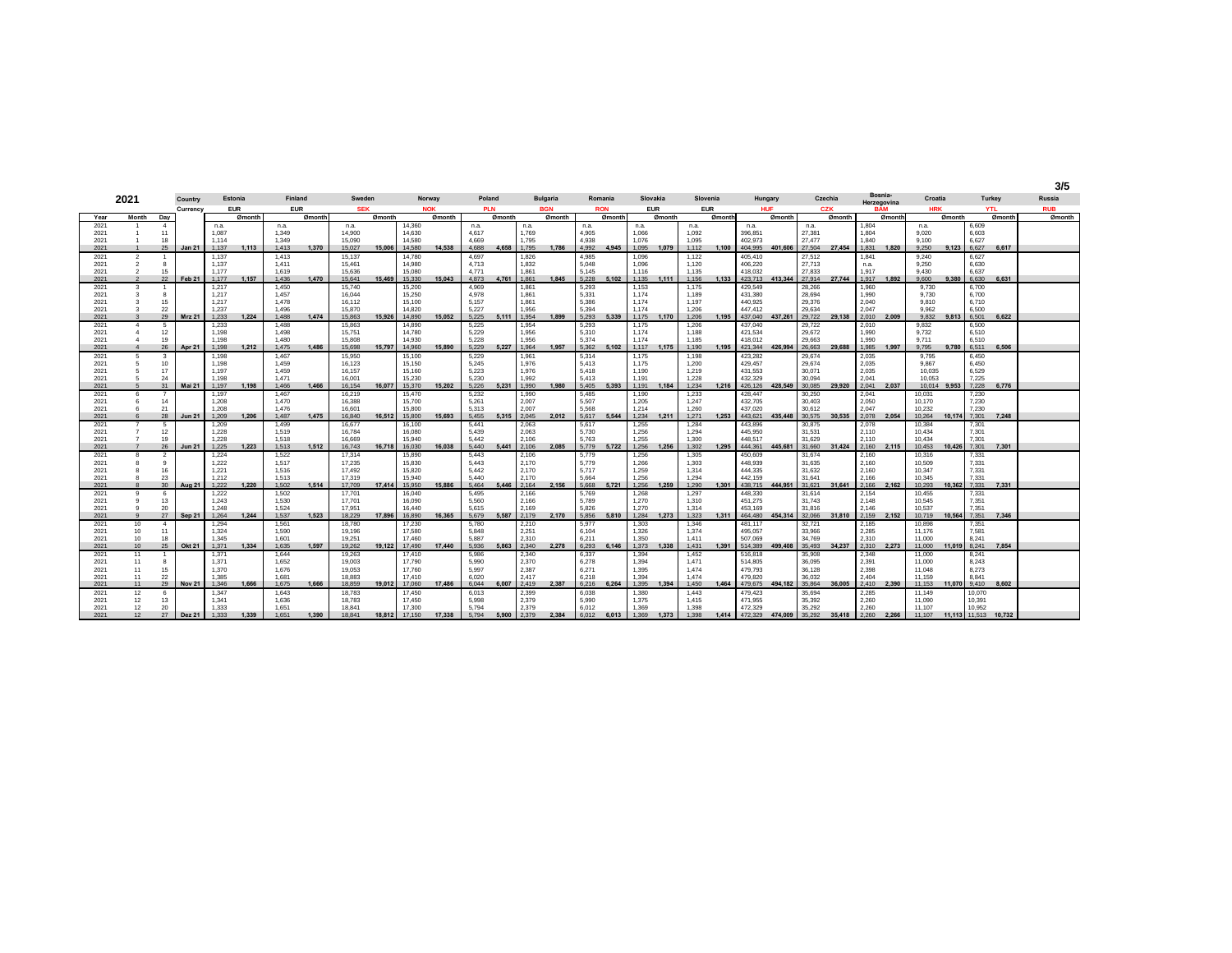|              |                                  |                    |               |                |            |                |            |                |        |                |            |                    |        |                |            |                |            |                |            |                |        |                |            |                |                       |                |             |                    |        |                |            |                  | 4/5            |
|--------------|----------------------------------|--------------------|---------------|----------------|------------|----------------|------------|----------------|--------|----------------|------------|--------------------|--------|----------------|------------|----------------|------------|----------------|------------|----------------|--------|----------------|------------|----------------|-----------------------|----------------|-------------|--------------------|--------|----------------|------------|------------------|----------------|
|              | 2020                             |                    | Country       |                | Germany    |                | Austria    | Switzerland    |        |                | Belgium    | <b>Netherlands</b> |        |                | Spain      | Portugal       |            |                | France     | Italy          |        |                | Greece     |                | <b>United Kinadom</b> |                | Ireland     | Latvia             |        |                | Lithuania  |                  | <b>Denmark</b> |
|              |                                  |                    | Currency      |                | <b>EUR</b> |                | <b>EUR</b> | CHF            |        |                | <b>EUR</b> | <b>EUR</b>         |        |                | <b>EUR</b> |                | <b>EUR</b> |                | <b>EUR</b> | <b>EUR</b>     |        |                | <b>EUR</b> |                | <b>GBP</b>            |                | <b>EUR</b>  | <b>EUR</b>         |        |                | <b>EUR</b> |                  | <b>DKK</b>     |
| Year         | Month                            | Day                |               |                | Ømonth     |                | Ømonth     |                | Ømonth |                | Ømonth     |                    | Ømonth |                | Ømonth     |                | Ømonth     |                | Ømonth     |                | Ømonth |                | Ømonth     |                | Ømonth                |                | Ømonth      |                    | Ømonth |                | Ømonth     |                  | Ømonth         |
| 2020         |                                  | 6                  |               | 1,328          |            | 1,221          |            | 1,760          |        | 1,521          |            | 1,441              |        | 1,247          |            | 1,464          |            | 1,484          |            | 1,489          |        | 1,398          |            | 1,316          |                       | 1,354          |             | 1,265              |        | 1,181          |            | 11,080           |                |
| 2020<br>2020 | -1<br>$\overline{1}$             | 13<br>20           |               | 1.308<br>1.284 |            | 1,221<br>1.209 |            | 1,760<br>1.770 |        | 1.491<br>1.490 |            | 1,437<br>1.408     |        | 1,254<br>1.247 |            | 1.440<br>1.441 |            | 1,491<br>1.479 |            | 1.493<br>1.489 |        | 1.401<br>1.395 |            | 1,327<br>1.327 |                       | 1,365<br>1.365 |             | 1,270<br>1.246     |        | 1.179<br>1.180 |            | 10.880<br>10,580 |                |
| 2020         | $\mathbf{1}$                     | 27                 | <b>Jan 20</b> | 1,267          | 1.297      | 1.202          | 1.213      | 1.750          | 1.760  | 1,462          | 1.491      | 1.389              | 1.419  | 1,236          | 1.246      | 1,387          | 1.433      | 1.463          | 1.479      | 1.482          | 1.488  | 1,385          | 1.395      | 1.329          | 1.325                 | 1.367          | 1.363       | 1,271              | 1.263  | 1.176          | 1.179      | 10.480           | 10,755         |
| 2020         | $\overline{a}$                   | $\mathbf{3}$       |               | 1.247          |            | 1.186          |            | 1.720          |        | 1.398          |            | 1,370              |        | 1,221          |            | 1,387          |            | 1.434          |            | 1.469          |        | 1.368          |            | 1.315          |                       | 1.366          |             | 1.264              |        | 1.169          |            | 10.180           |                |
| 2020         | $\overline{2}$                   | 10                 |               | 1.240          |            | 1.176          |            | 1.680          |        | 1.406          |            | 1.355              |        | 1.206          |            | 1.373          |            | 1.403          |            | 1.451          |        | 1.351          |            | 1.297          |                       | 1.357          |             | 1.224              |        | 1.150          |            | 10.080           |                |
| 2020         | $\overline{2}$                   | 17                 |               | 1.240          |            | 1.160          |            | 1.720          |        | 1.398          |            | 1.358              |        | 1.200          |            | 1.370          |            | 1.340          |            | 1.441          |        | 1.344          |            | 1.282          |                       | 1.350          |             | 1.164              |        | 1.132          |            | 10.180           |                |
| 2020         | $\overline{2}$                   | 24                 | Feb 20        | 1.239          | 1.242      | 1.171          | 1.173      | 1.720          | 1.710  | 1.415          | 1,404      | 1.375              | 1.365  | 1.202          | 1.207      | 1.366          | 1.374      | 1.400          | 1.394      | 1.439          | 1.450  | 1.343          | 1.352      | 1.277          | 1.293                 | 1.341          | 1.354       | 1.179              | 1.208  | 1.139          | 1.148      | 10.180           | 10,155         |
| 2020         | 3                                | $\overline{2}$     |               | 1.200          |            | 1.138          |            | 1,720          |        | 1,417          |            | 1,342              |        | 1,190          |            | 1,353          |            | 1,392          |            | 1,432          |        | 1,338          |            | 1,266          |                       | 1,338          |             | 1.176              |        | 1.137          |            | 9,880            |                |
| 2020         | $\mathbf{3}$                     | $\mathbf{q}$       |               | 1.189          |            | 1.117          |            | 1,650          |        | 1,352          |            | 1,313              |        | 1.171          |            | 1,328          |            | 1,361          |            | 1.414          |        | 1,311          |            | 1,263          |                       | 1,329          |             | 1,162              |        | 1.110          |            | 9,880            |                |
| 2020         | $\mathbf{3}$                     | 16<br>23           |               | 1.139          |            | 1.053          |            | 1.620          |        | 1.252          |            | 1.244              |        | 1.128          |            | 1.275          |            | 1.301          |            | 1.389          |        | 1.260          |            | 1.244          |                       | 1.329          |             | 1.116              |        | 1.056          |            | 9.300            |                |
| 2020<br>2020 | $\mathbf{3}$<br>$\overline{3}$   | 30                 | <b>Mrz 20</b> | 1.119<br>1.111 | 1.152      | 1.060<br>1.063 | 1,086      | 1.520<br>1.550 | 1.612  | 1.209<br>1.219 | 1.290      | 1.242<br>1.238     | 1,276  | 1.085<br>1.057 | 1.126      | 1.233<br>1.226 | 1.283      | 1.257<br>1.239 | 1.310      | 1.368<br>1.348 | 1,390  | 1.214<br>1.191 | 1.263      | 1.234<br>1.186 | 1.239                 | 1.216<br>1.194 | 1.281       | 1.090<br>1.023     | 1,113  | 1.005<br>980   | 1.058      | 9.100<br>9.100   | 9,452          |
| 2020         | $\overline{4}$                   | 6                  |               | 1,109          |            | 1,060          |            | 1,530          |        | 1,209          |            | 1,239              |        | 1,038          |            | 1,229          |            | 1,231          |            | 1,328          |        | 1,170          |            | 1,168          |                       | 1,172          |             | 942,000            |        | 968            |            | 8,700            |                |
| 2020         | $\overline{4}$                   | 13                 |               | n.a.           |            | n.a.           |            | 1.540          |        | n.a.           |            | n.a.               |        | n.a.           |            | n.a.           |            | n.a.           |            | n.a.           |        | n.a.           |            | n.a.           |                       | n.a.           |             | n.a.               |        | n.a.           |            | n.a.             |                |
| 2020         | $\overline{4}$                   | 20                 |               | 1.080          |            | 1.026          |            | 1.550          |        | 1.223          |            | 1.227              |        | 1.022          |            | 1.211          |            | 1.213          |            | 1.306          |        | 1.150          |            | 1.157          |                       | 1.158          |             | 919,000            |        | 952            |            | 8.500            |                |
| 2020         | $\overline{4}$                   | 27                 | Apr 20        | 1.045          | 1.078      | 1.012          | 1.033      | 1.510          | 1.533  | 1.164          | 1.199      | 1.202              | 1.223  | 1.000          | 1.020      | 1.154          | 1.198      | 1.194          | 1.213      | 1.287          | 1.307  | 1.121          | 1.147      | 1.152          | 1.159                 |                | 1.155 1.162 | 921.000            | 927    | 928            | 949        | 8.000            | 8,400          |
| 2020         | 5                                | $\overline{a}$     |               | 1.043          |            | 998            |            | 1.500          |        | 1.181          |            | 1,202              |        | 981            |            | 1,126          |            | 1,166          |            | 1,267          |        | 1.096          |            | 1.149          |                       | 1.144          |             | 915,000            |        | 903            |            | 8,200            |                |
| 2020         | 5                                | 11                 |               | 1.045          |            | 996            |            | 1,500          |        | 1.162          |            | 1,203              |        | 981            |            | 1,129          |            | 1,161          |            | 1,253          |        | 1.092          |            | 1.148          |                       | 1,139          |             | 906,000            |        | 883            |            | 8.100            |                |
| 2020<br>2020 | 5<br>5 <sub>5</sub>              | 18<br>25           | <b>Mai 20</b> | 1.047<br>1.054 | 1.047      | 978<br>983     | 989        | 1.500<br>1,500 | 1.500  | 1.172<br>1,198 | 1,178      | 1.191<br>1.199     | 1.199  | 985<br>998     | 986        | 1.139<br>1.163 | 1.139      | 1.158<br>1.177 | 1.166      | 1.247<br>1,256 | 1.256  | 1.092<br>1.106 | 1.097      | 1.122<br>1.117 | 1.134                 | 1.138<br>1,134 | 1.139       | 899,000<br>938,000 | 915    | 880<br>903     | 892        | 8.200<br>8,400   | 8,225          |
| 2020         | 6                                | $\mathbf{1}$       |               | 1.060          |            | 984            |            | 1.530          |        | 1.232          |            | 1.193              |        | 1.002          |            | 1.169          |            | 1.185          |            | 1.261          |        | 1.110          |            | 1.118          |                       | 1.134          |             | 975,000            |        | 899            |            | 8.300            |                |
| 2020         | 6                                | 8                  |               | 1,075          |            | 991            |            | 1,490          |        | 1,243          |            | 1,191              |        | 1,008          |            | 1,172          |            | 1,191          |            | 1,260          |        | 1,114          |            | 1,120          |                       | 1,138          |             | 998,000            |        | 912            |            | 8,600            |                |
| 2020         | 6                                | 15                 |               | 1.089          |            | 999            |            | 1.490          |        | 1.238          |            | 1.198              |        | 1.019          |            | 1.184          |            | 1.209          |            | 1.266          |        | 1.124          |            | 1.125          |                       | 1.143          |             | 1.011              |        | 918            |            | 8,600            |                |
| 2020         | 6                                | 22                 |               | 1.102          |            | 1.010          |            | 1.510          |        | 1.225          |            | 1.213              |        | 1.028          |            | 1.195          |            | 1.216          |            | 1.273          |        | 1.134          |            | 1.130          |                       | 1.149          |             | 1.011              |        | 931            |            | 8,800            |                |
| 2020         | 6                                | 29                 | <b>Jun 20</b> | 1.100          | 1.085      | 1.019          | 1.001      | 1,510          | 1.506  | 1.258          | 1.239      | 1,216              | 1.202  | 1.040          | 1.019      | 1.204          | 1.185      | 1.230          | 1.206      | 1.286          | 1.269  | 1.147          | 1.126      | 1.141          | 1.127                 | 1,152          | 1.143       | 1.059              | 1.011  | 950            | 922        | 8,800            | 8,620          |
| 2020         | $\overline{7}$                   | 6                  |               | 1.093          |            | 1,017          |            | 1,520          |        | 1.268          |            | 1,221              |        | 1,046          |            | 1,209          |            | 1,228          |            | 1,288          |        | 1,150          |            | 1,150          |                       | 1,151          |             | 1,035              |        | 962            |            | 8,900            |                |
| 2020<br>2020 | $\overline{7}$<br>$\overline{7}$ | 13<br>20           |               | 1.091<br>1.085 |            | 1.027          |            | 1.510<br>1.520 |        | 1.311<br>1.268 |            | 1.224              |        | 1.056<br>1.060 |            | 1.235<br>1.238 |            | 1.242<br>1.245 |            | 1.290<br>1.291 |        | 1.155<br>1.157 |            | 1.167          |                       | 1.156<br>1.164 |             | 1.042              |        | 974<br>990     |            | 9.000<br>8,900   |                |
| 2020         | $\overline{7}$                   | 27                 | <b>Jul 20</b> | 1.097          | 1.092      | 1.031<br>1.028 | 1.026      | 1.490          | 1.510  | 1.304          | 1.288      | 1.218<br>1.221     | 1.221  | 1.063          | 1.056      | 1.238          | 1.230      | 1.247          | 1.241      | 1.290          | 1.290  | 1.159          | 1.155      | 1.174<br>1.178 | 1.167                 | 1.162          | 1.158       | 1.057<br>1.058     | 1,048  | 988            | 979        | 9.000            | 8,950          |
| 2020         | 8                                | 3                  |               | 1,087          |            | 1,030          |            | 1,550          |        | 1,302          |            | 1,209              |        | 1,061          |            | 1,236          |            | 1,235          |            | 1,288          |        | 1,157          |            | 1,180          |                       | 1,167          |             | 1,028              |        | 979            |            | 8,900            |                |
| 2020         | 8                                | 10                 |               | 1.085          |            | 1,026          |            | 1.480          |        | 1,313          |            | 1,212              |        | 1,060          |            | 1,236          |            | 1,236          |            | 1,284          |        | 1,157          |            | 1,180          |                       | 1,166          |             | 1.044              |        | 972            |            | 9.000            |                |
| 2020         | 8                                | 17                 |               | 1.083          |            | 1.028          |            | 1.530          |        | 1.301          |            | 1.211              |        | 1.061          |            | 1.236          |            | 1.237          |            | 1.285          |        | 1.158          |            | 1.180          |                       | 1.165          |             | 1.035              |        | 977            |            | 8,890            |                |
| 2020         | 8                                | 24                 |               | 1.082          |            | 1.024          |            | 1.500          |        | 1.296          |            | 1.207              |        | 1.061          |            | 1.241          |            | 1.236          |            | 1.286          |        | 1.157          |            | 1.181          |                       | 1.172          |             | 1.037              |        | 975            |            | 8,890            |                |
| 2020         | $\mathbf{a}$                     | 31                 | Aug 20        | 1.077          | 1.083      | 1.031          | 1.028      | 1.500          | 1.512  | 1.291          | 1,301      | 1.204              | 1.209  | 1.059          | 1.060      | 1.240          | 1.238      | 1.228          | 1.234      | 1.285          | 1.286  | 1.157          | 1.157      | 1.182          | 1.181                 | 1.163          | 1.167       | 1.040              | 1.037  | 980            | 977        | 8.890            | 8.914          |
| 2020         | 9                                | $\overline{7}$     |               | 1,067          |            | 1,026          |            | 1,410          |        | 1,305          |            | 1,183              |        | 1,055          |            | 1,230          |            | 1,219          |            | 1,282          |        | 1,154          |            | 1,182          |                       | 1,154          |             | 1,038              |        | 974            |            | 8,690            |                |
| 2020<br>2020 | 9<br>9                           | 14<br>21           |               | 1.049<br>1.050 |            | 1.019<br>1.015 |            | 1.490<br>1.480 |        | 1.271<br>1.232 |            | 1.159<br>1.162     |        | 1.040<br>1.034 |            | 1.220<br>1.211 |            | 1.209<br>1.195 |            | 1.274<br>1.267 |        | 1.144<br>1.136 |            | 1.182<br>1.182 |                       | 1.155<br>1.148 |             | 1.029<br>1.016     |        | 967<br>959     |            | 8.490<br>8.690   |                |
| 2020         | 9                                | 28                 | Sep 20        | 1.040          | 1.052      | 1.009          | 1,017      | 1.480          | 1.465  | 1.244          | 1.263      | 1.159              | 1.166  | 1.030          | 1.040      | 1.198          | 1.215      | 1.195          | 1.205      | 1.265          | 1.272  | 1.134          | 1.142      | 1.182          | 1.182                 | 1.144          | 1.150       | 1.016              | 1,025  | 955            | 964        | 8.490            | 8,590          |
| 2020         | 10                               | 5                  |               | 1.044          |            | 1.008          |            | 1.480          |        | 1,229          |            | 1,165              |        | 1,029          |            | 1,198          |            | 1,196          |            | 1,263          |        | 1,134          |            | 1.181          |                       | 1,134          |             | 1,002              |        | 947            |            | 8,590            |                |
| 2020         | 10                               | 12                 |               | 1.051          |            | 1,006          |            | 1.480          |        | 1,251          |            | 1,179              |        | 1.030          |            | 1,203          |            | 1,200          |            | 1,261          |        | 1,132          |            | 1.181          |                       | 1,132          |             | 997                |        | 947            |            | 8,690            |                |
| 2020         | 10                               | 19                 |               | 1.048          |            | 1.000          |            | 1.480          |        | 1.269          |            | 1.177              |        | 1.030          |            | 1.207          |            | 1.208          |            | 1.260          |        | 1.132          |            | 1.181          |                       | 1.145          |             | 996                |        | 941            |            | 8.690            |                |
| 2020         | 10                               | 26                 | <b>Okt 20</b> | 1,044          | 1.047      | 986            | 1.000      | 1,480          | 1.480  | 1,287          | 1,259      | 1,179              | 1,175  | 1,026          | 1.029      | 1,207          | 1.204      | 1.199          | 1.205      | 1,259          | 1.261  | 1,132          | 1.133      | 1,181          | 1.181                 | 1,141          | 1.138       | 992                | 997    | 938            | 943        | 8.690            | 8,665          |
| 2020         | 11                               | $\overline{2}$     |               | 1.029          |            | 986            |            | 1.480          |        | 1.255          |            | 1.159              |        | 1.018          |            | 1,201          |            | 1,207          |            | 1,255          |        | 1.126          |            | 1.181          |                       | 1.149          |             | 986                |        | 935            |            | 8.490            |                |
| 2020<br>2020 | 11<br>11                         | $\mathbf{q}$<br>16 |               | 1.039<br>1.063 |            | 994<br>1.001   |            | 1.480<br>1.490 |        | 1,239<br>1.274 |            | 1,166<br>1.191     |        | 1.014<br>1.025 |            | 1,197<br>1.211 |            | 1,197<br>1.212 |            | 1,249<br>1.255 |        | 1,122<br>1.128 |            | 1,173<br>1.171 |                       | 1,153<br>1.152 |             | 981<br>979         |        | 950<br>943     |            | 8,690<br>8.890   |                |
| 2020         | 11                               | 23                 |               | 1.071          |            | 1.021          |            | 1.490          |        | 1.290          |            | 1.198              |        | 1.032          |            | 1.217          |            | 1.218          |            | 1.264          |        | 1.131          |            | 1.171          |                       | 1.151          |             | 974                |        | 961            |            | 8,890            |                |
| 2020         | 11                               | 30                 | <b>Nov 20</b> | 1.082          | 1.057      | 1.027          | 1,006      | 1.490          | 1.486  | 1,298          | 1,271      | 1,223              | 1.187  | 1.043          | 1.026      | 1,231          | 1.211      | 1.238          | 1.214      | 1,275          | 1.260  | 1.141          | 1.130      | 1.174          | 1.174                 |                | 1,154 1,152 | 974                | 979    | 967            | 951        | 9.090            | 8,810          |
| 2020         | 12                               | $\overline{7}$     |               | 1.086          |            | 1,042          |            | 1.490          |        | 1,290          |            | 1,222              |        | 1.049          |            | 1,239          |            | 1,247          |            | 1,284          |        | 1.146          |            | 1,180          |                       | 1,171          |             | 995                |        | 982            |            | 9.090            |                |
| 2020         | 12                               | 14                 |               | 1.097          |            | 1.041          |            | 1.500          |        | 1.305          |            | 1.232              |        | 1.058          |            | 1,254          |            | 1.253          |            | 1.288          |        | 1.153          |            | 1.186          |                       | 1.178          |             | 1.016              |        | 998            |            | 9.190            |                |
| 2020         | 12                               | 21                 |               | n.a.           |            | n.a            |            | n.a.           |        | n.a.           |            | n.a.               |        | n.a.           |            | n.a.           |            | n.a.           |            | n.a.           |        | n.a.           |            | n.a.           |                       | n.a.           |             | n.a.               |        | n.a.           |            | n.a.             |                |
| 2020         |                                  | 28                 | <b>Dez 20</b> | n.a.           | 1.092      | n.a.           | 1.042      | n.a.           | 1.498  | n.a.           | 1.298      | n.a.               | 1.227  | n.a.           | 1.054      | n.a.           | 1.247      | n.a.           | 1.250      | n.a.           | 1.286  | n.a.           | 1.150      | n.a.           | 1.183                 | n.a.           | 1.175       | n.a.               | 1.006  | n.a.           | 990        | n.a              | 9,140          |